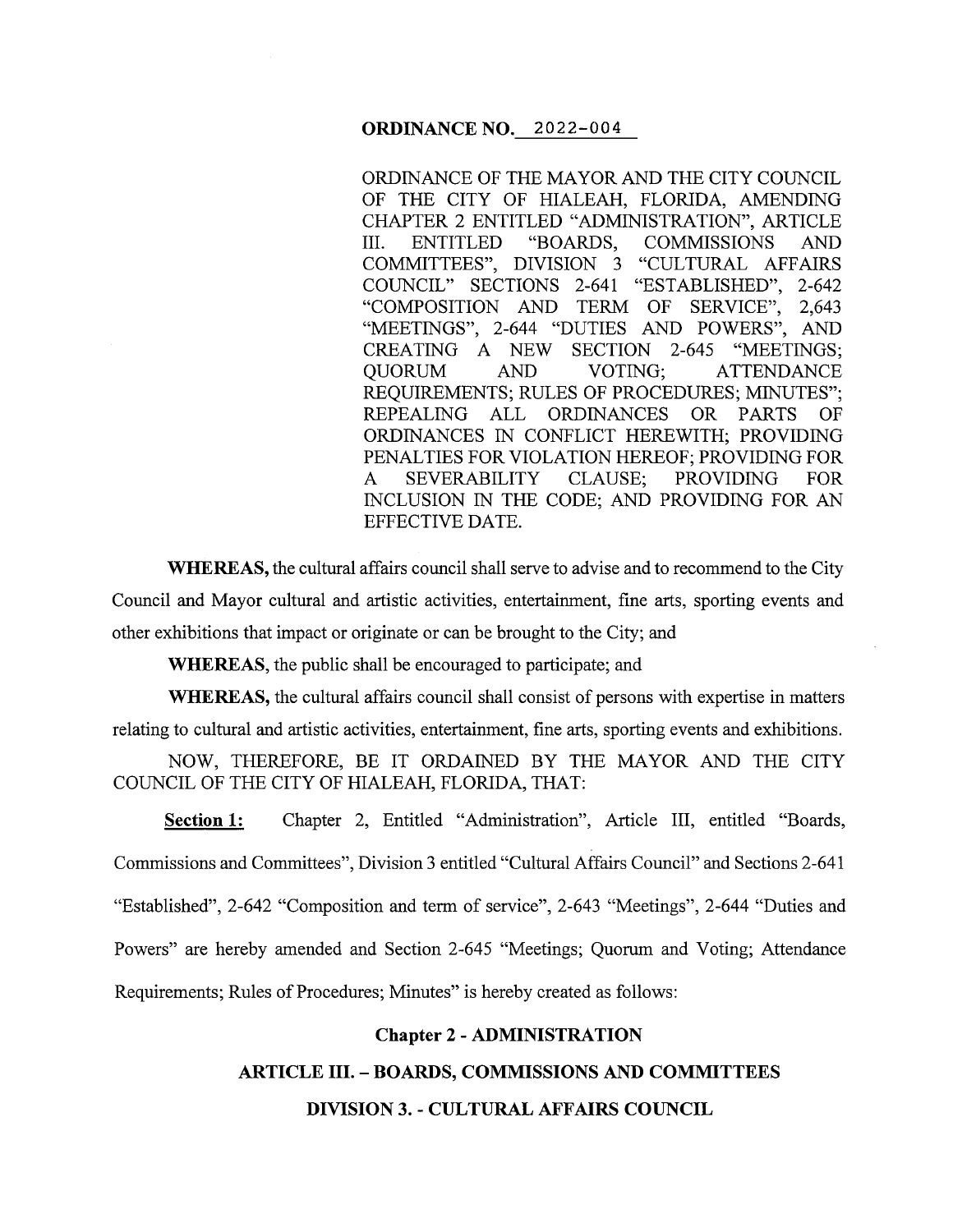Sec. 2-641. - Established.

The City establishes a cultural affairs council to make recommendations to the City Council and Mayor pertaining to commercial special events as defined in Chapter 18, Article II, Special Events of the Hialeah code of ordinances in matters relating to cultural and artistic activities, entertainment, fine arts programs, and sports.

Sec. 2-642. - Composition and term of service.

The cultural affairs council shall consist of eight five voting members. All voting members shall have the experience and knowledge in the matters for which the council was established as provided for in § 2-641. Nominations for members shall be considered by the Each city council<del>member</del> and the mayor, and shall be selected as follows: (1) one member appointed by the mayor, and (2) the remaining members by a majority vote of the city council. a member. Members shall serve without compensation but may be reimbursed for necessary expenses incurred in official duties, as may be determined and approved by the city council. The supporting department of the cultural affairs council is the Communications and Special Events Department. Members shall serve for a term of two years. A Chair and Vice-Chair shall be elected by the cultural affairs council. Vacancies shall be filled by the party, mayor or city council, which selected the departing member, and serve out the term of the member replaced.

Sec. 2-643. - Meetings.

The cultural affairs council shall establish the date, time and place and procedures for the conduct of its meetings. The council may schedule joint meetings at its discretion with the in coordination with the city clerk historic preservation board to ensure proper notice of the meeting, and availability of a space for the meeting.

Sec. 2-644. - Duties and powers.

The enumerated powers and duties of the cultural affairs council are to: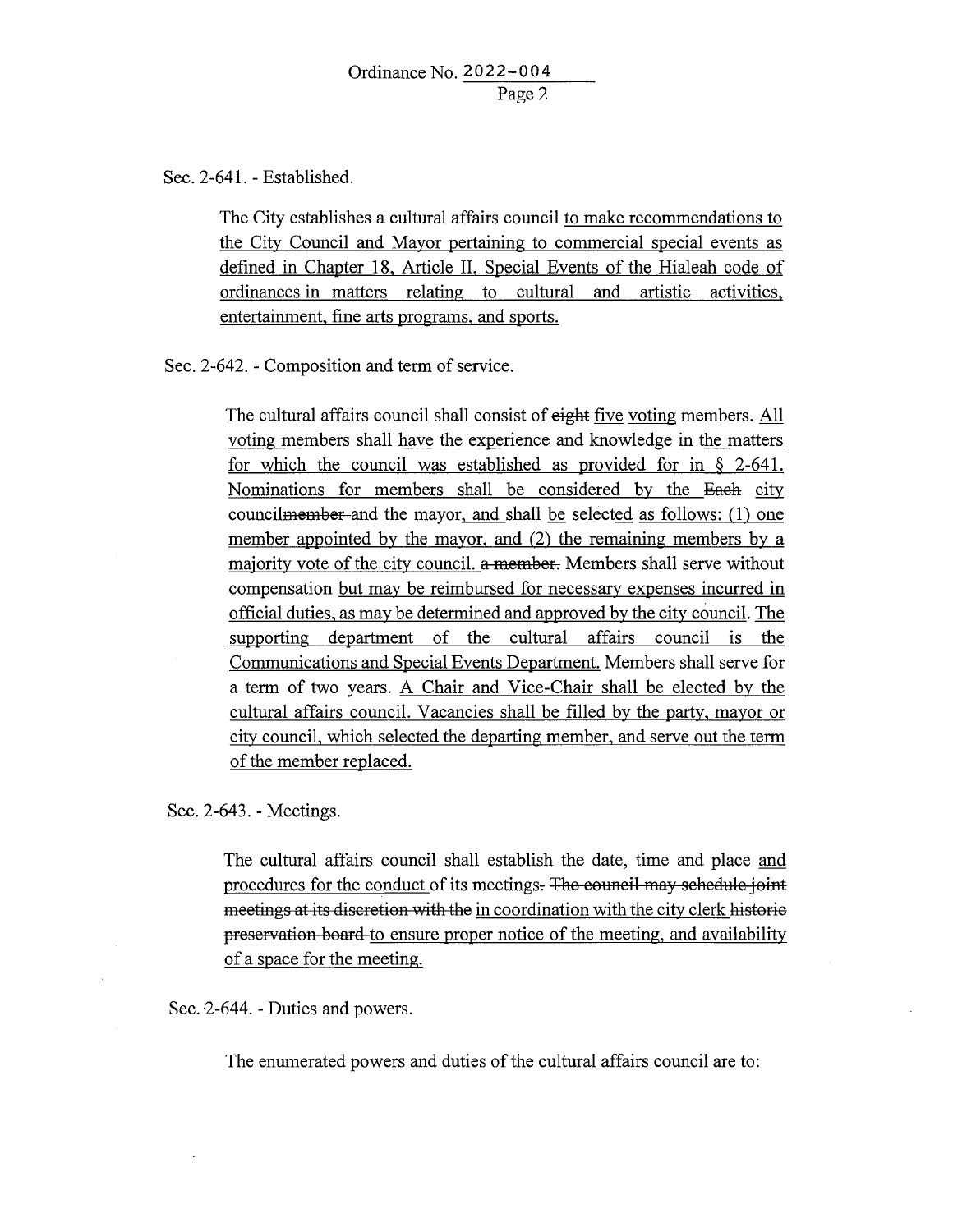(1) Advise the city council and mayor on significant and pertinent matters relating to cultural activities, and events in the matters for which the council was established as provided for in § 2-641 that impact or originate within the city- or can be brought to the city, to identify and serve as a voice and in a responsive capacity to the artistic, cultural, and sporting needs of the community, to encourage artistic and sporting opportunities for the residents, citizens and visitors of the city and to foster a positive and creative liaison between the city and the arts, entertainment and sports community for the benefit of the city.

(2) Promote and encourage public participation in cultural\_, artistic, entertainment, sporting and fine arts activities, events and exhibitions\_, and programs.

(3) Promote, attract and obtain public and private sponsorship of cultural, artistic, entertainment, sporting and fine arts activities, events\_, programs and exhibitions in the City and in City facilities.

 $\dot{A}$  Advise on methods of promoting the growth and stability of cultural, sporting or artistic activities.

 $f(5)$  Propose and participate with the city and in events approved by the city to better events, the community, and improve the quality of events.

® Nominate artists, entertainers or other knowledgeable individuals in cultural, entertainment, artistic, sporting and fine arts as ex officio honorary non-voting council members, who shall advise and assist the cultural affairs council in the furtherance of its duties, subject to approval by the city council, to serve as "Friends of the Cultural Affairs Council".

(7) Educate and assist special events applicants, promotors, event planners, entertainment vendors in assuring that all events follow proper city protocols, and assisting in the application process.

 $(8)$  Assist in the development of long-range strategic plans to establish comprehensive vision for the city's cultural, sporting and artistic initiatives .

.(2} No member may recommend their own entertainment, entertainers, artistic creations, artists, cultural or fine art exhibits, displays, sporting or performances to the city either directly or indirectly; engage in private gain and renumeration in any matter upon which a recommendation is made; have any interest, financial or otherwise, directly or indirectly in matters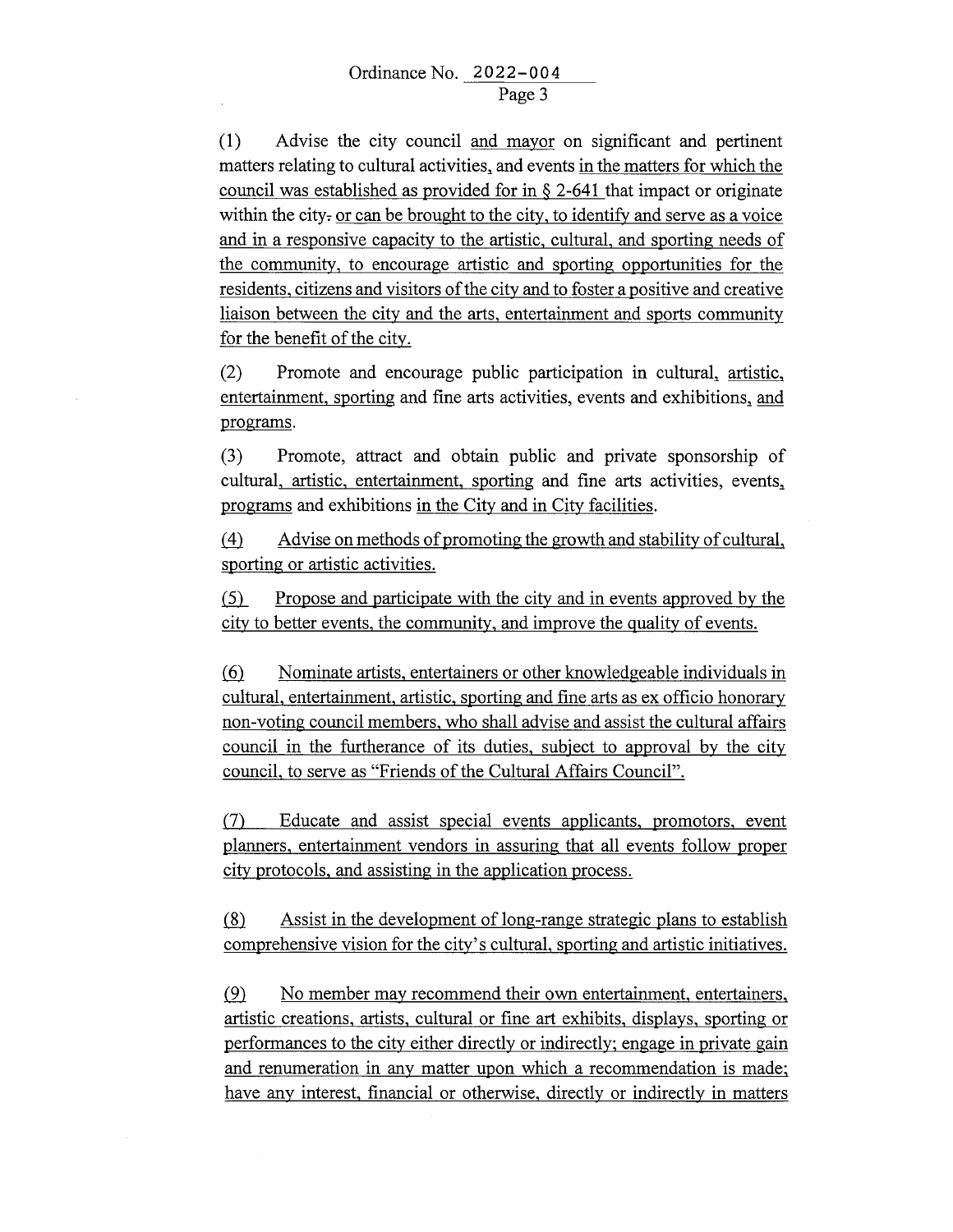recommended; engage directly or indirectly in any business transaction or activity upon which a recommendation is made; accept renumeration, payment or compensation of any kind, except for reimbursement by the city as provided by law from any party; engage in conflict obstructing the proper discharge of his or her duties in the public interest; solicit or accept anything of value, including a gift, loan, reward, promise of future employment, favor; engage directly or indirectly in business with the city; nor engage in any activity prohibited as provided by ethics law.

Sec. 2-645. - Meetings; quorum and voting; attendance requirements; rules of procedure; minutes.

(a) *Meetings.* The cultural affairs council shall hold at least one regularly scheduled meeting each month. Other meetings of the council may be scheduled at the call of the council's chairperson through the city clerk. The meetings shall be held at City Hall, or another space available as determined by the city clerk. All meetings shall be open to the public and are subject to the Florida Sunshine Law and Florida Public Records Law.

(b) *Quorum and voting.* A quorum shall consist of no less than three voting members.

(c) *Attendance requirements.* Following three unexcused absences, a member shall forfeit its membership in the council. The cultural affairs council shall determine by majority vote if the absence is unexcused or not.

( d) *Minutes.* Copies of minutes of all council meetings shall be kept by the city clerk.

# **Section 2: Repeal of Ordinances in Conflict.**

All ordinances or parts of ordinances in conflict herewith are hereby repealed to the extent

of such conflict.

## **Section 3: Penalties.**

Every person violating any provision of the Code or any ordinance, rule or regulation adopted or issued in pursuance thereof shall be assessed a civil penalty not to exceed \$500.00 within the discretion of the court or administrative tribunal having jurisdiction. Each act of violation and each day upon which any such violation shall occur shall constitute a separate